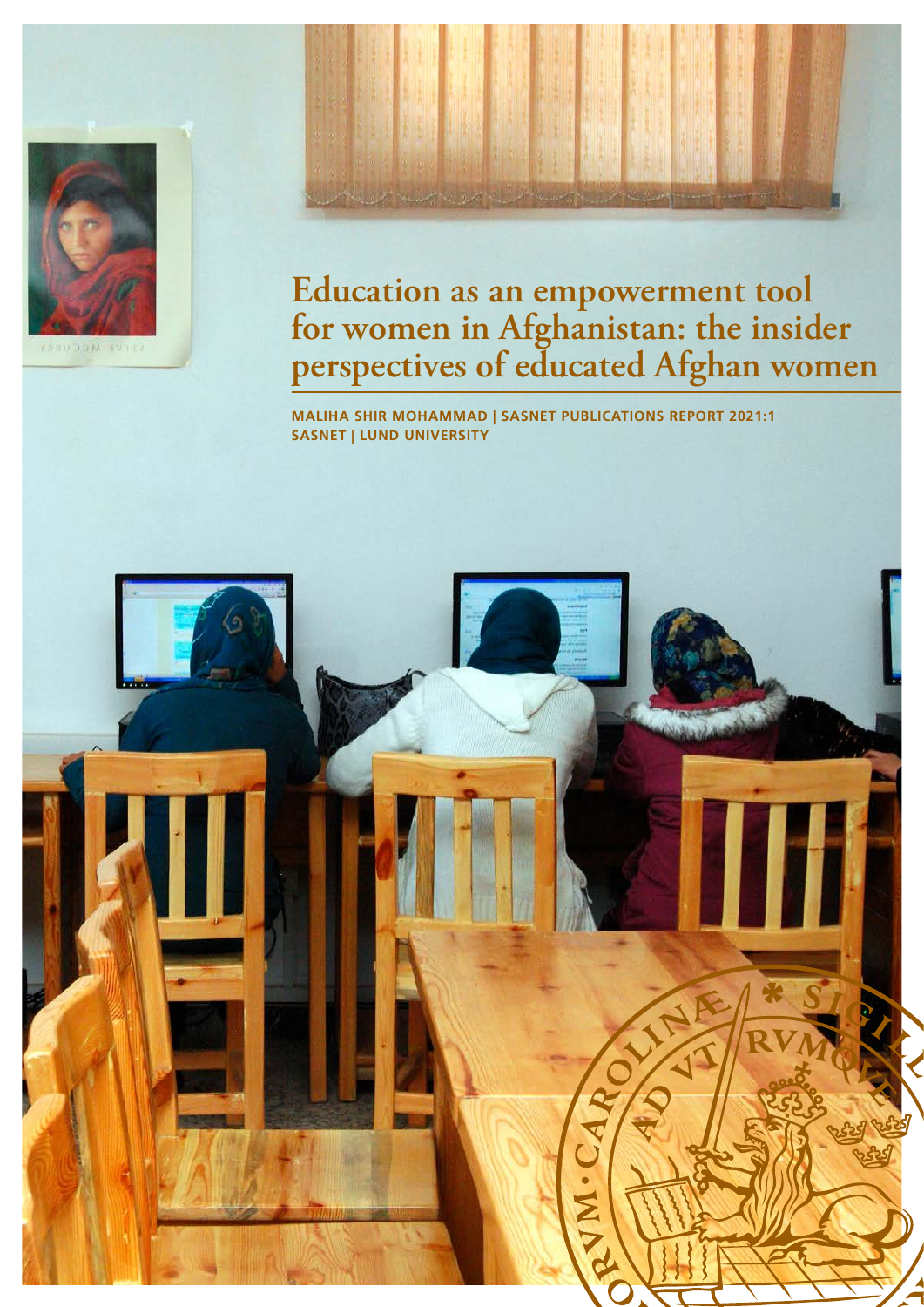This report is a summary of the authors MA-thesis "Education as an Empowerment Tool for Afghan Women". The Centre for East and South-East Asian Studies, Lund University.

Author: Maliha Shir Mohammad

#### **Information about Author:**

Maliha recently completed her master's degree in Gender Studies at Lund University. Previously, she obtained degrees in Asian Studies and International Relations from Lund University and Malmö University. Her academic work focuses on women's rights in Afghanistan and various aspects of the lives of Afghan women in Sweden. She has written about domestic violence in the Afghan diaspora in Sweden and about hidden polygamy among Afghans in Malmö, as well as many other topics related to the performance of Afghan women in different political contexts in Afghanistan.

In her theses for her two master's degrees, she argues that a high level of education can improve the living situation of women in Afghanistan, is necessary for both practical and symbolic reasons, and that improved access to education for girls would mean an important change in social attitudes and beyond.

Series Editor: Andreas Johansson

SASNET Publications Report 2021:1 ISBN: 978-91-986267-5-9

Photos: Pixabay Print and layout: Media-Tryck: Lund, 2021

Printed by Media-Tryck, Lund 2021 WWW NORDIC SWAN ECOLABEL 3041 0903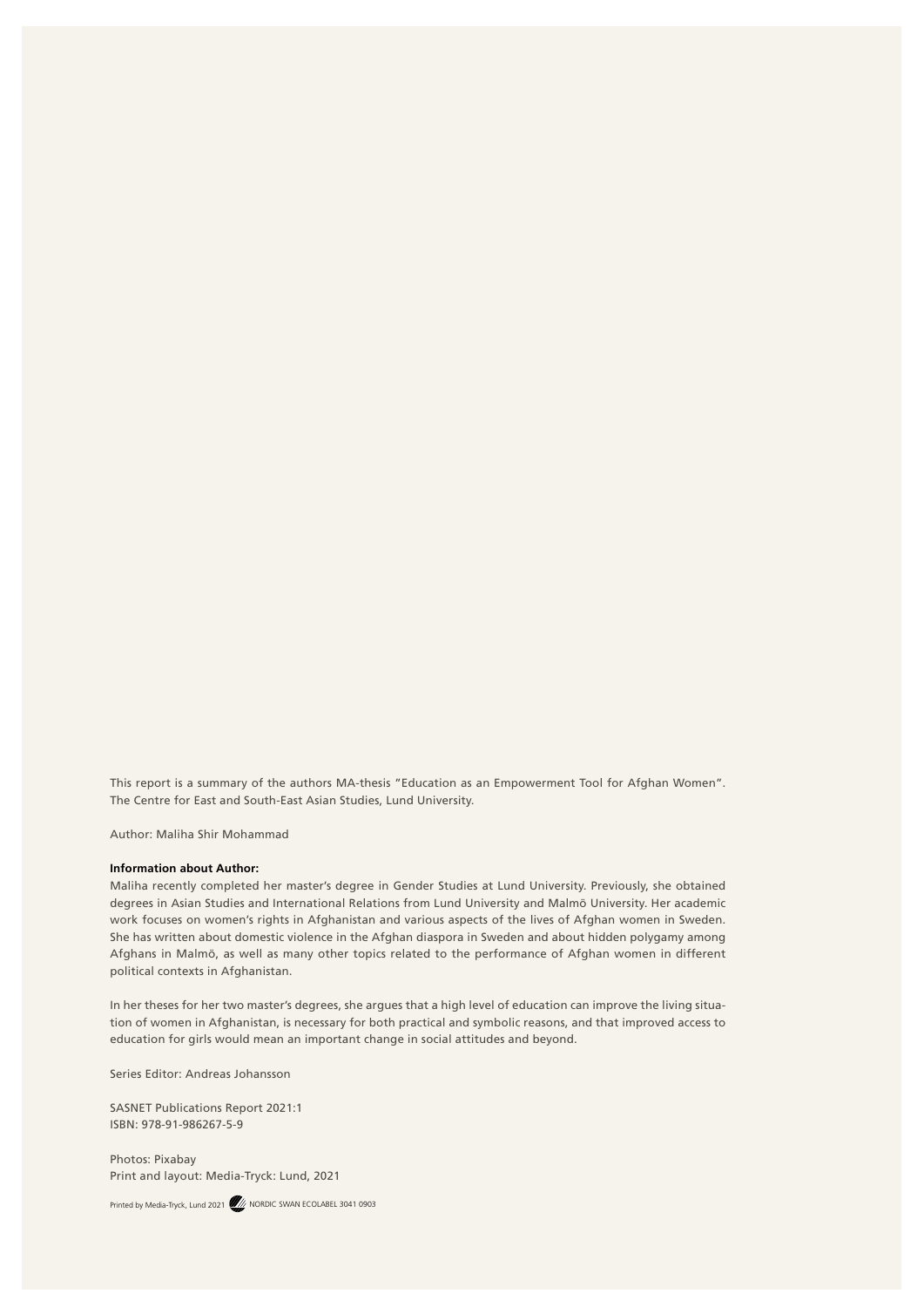# **Introduction**

**Gender issues have long been a source of tension in Afghanistan. This situation has been worsened by decades of war which has affected women's rights as one of the most vulnerable groups in the country. It has hindered their ability to take part in social life in a way that worsens their broader economic and social position. Archaic cultural practices grew out of Islamic fundamentalism and intensified existing misogynistic views about women, placing them in a subordinate position in society. Specifically, women's exploitation in the role of housewives has greatly affected their overall empowerment and social progress. 1**

In Afghan society, men's privileged status as the breadwinners of the family is an undeniable fact. The broader war-torn context further strains the social order and the pursuit of social justice in a way that particularly affects women. It makes promoting gender equality difficult because alongside security challenges, Afghanistan's culture continues to have a very pessimistic point of view against women's progress and their social position. Worse still, counter movements from a range of groups who do not tolerate women's public voices or empowerment have jeopardized the efforts of civil society activists to promote women's rights in the country.2

Globally, Afghanistan has one of the lowest literacy rates. This is because of barriers to female's education, like limited mobility for the girl and early marriage.<sup>1</sup> Overall, data shows a decrease in female enrolment in higher education. For instance, in 2008, only 26 percent girls graduated from grade 12, compared to 39 percent of boys.<sup>1</sup> Moreover, recent data shows that about 60 percent of the approximately 3.7 million out-of-school children in Afghanistan are girls.<sup>3</sup>

This study argues that the efforts made by the government, non-governmental organizations (NGOs), and individuals in the promotion of girls' right to education in Afghanistan continue to be undermined by sociocultural norms, while the complex security situation in Afghanistan further explains why so many girls remain out of education.

Therefore, as a way to further highlight the importance of education in Afghanistan and the need to promote girls' education in the country, this study looks at the understudied topic of the lived experiences of educated Afghan women. It also explores their perspectives on education as an empowerment tool for Afghan women, in addition to their challenges and motivations in contributing to the promotion of women's education in Afghanistan as they have also been shown to be involved in the struggle for women's rights.<sup>2,4</sup>

The findings draw attention to the need for governments and NGOs to promote women's education in Afghanistan. More so, findings from this study contribute to the body of global literature on women's right to education by presenting findings on how women in Afghanistan have been empowered by education, and their challenges, concerns and motivations in contributing to women's education in the country. This study also covers new developments in women's education after the fall of the Taliban regime in 2001. More broadly, this study offers insights of relevance to issues of women's agency and empowerment in highly gender discriminatory contexts. The following section presents an overview of women's education in Afghanistan for a better understanding of the context of this study.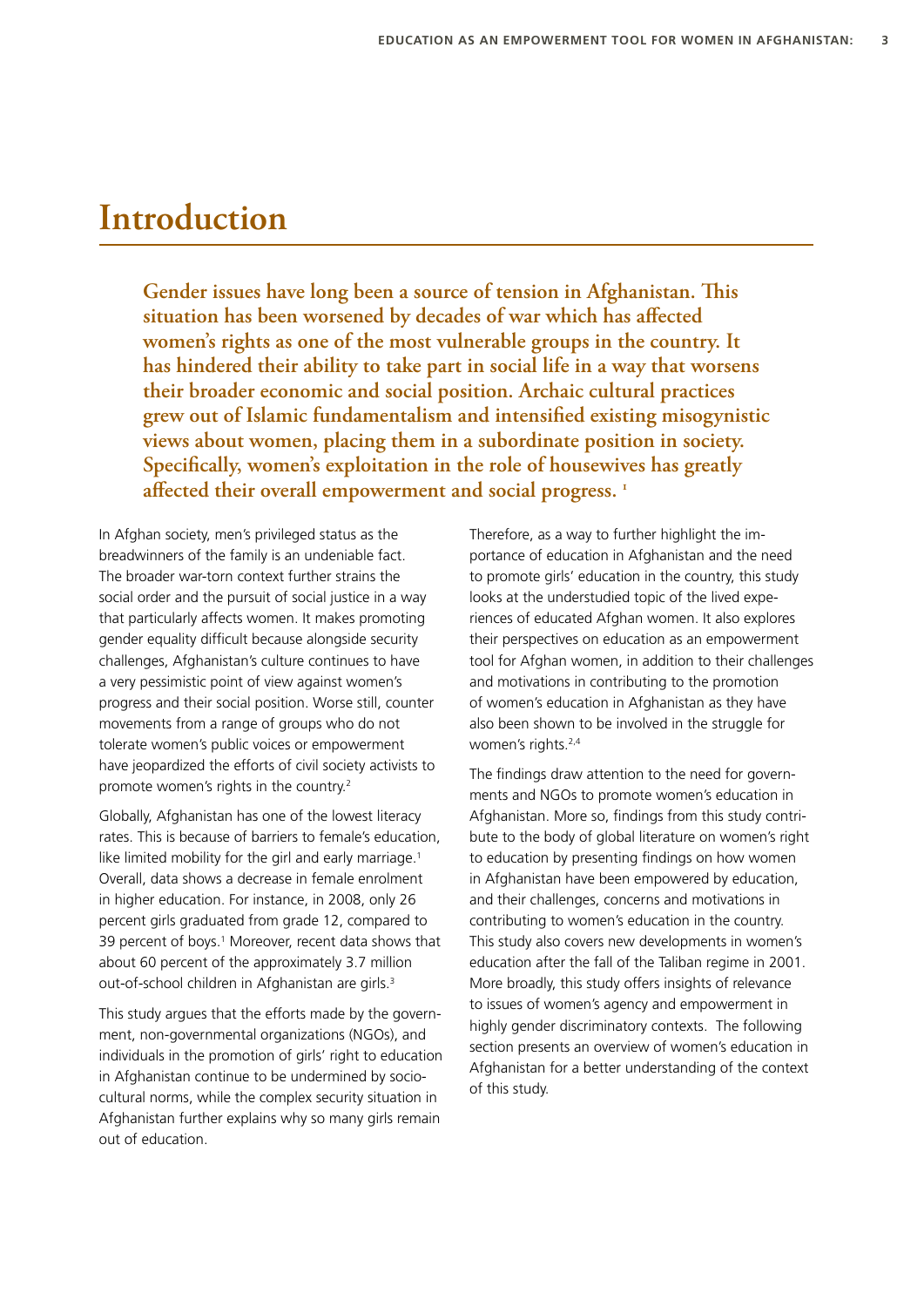# **Women's education in Afghanistan: A situational context**

**To explore the current realities in women's education in Afghanistan, this study discusses how it has been promoted and hindered by the state in different periods in Afghanistan. It discusses how insecurity, political instability, and inimical cultural and religious values hinder women's education in the country: factors that have been responsible for some of the setbacks facing women's right to education in Afghanistan.**

The effort of the state in the promotion of women's right to education in Afghanistan has drawn significant scholarly attention. Recent studies show that women's progress and their right to education has been both promoted and prohibited by the state in different ways.1,4,5,6 These studies discuss the events in women's education in Afghanistan under two consecutive eras: the Taliban era and the post-Taliban era. While the Taliban era – with little reliable data – has nevertheless been identified as a time when women's education in Afghanistan was at its worst, the post-Taliban era ushered in significant improvements. According to Gures,<sup>1</sup> the ousting of the Taliban regime in 2001 saw an improvement in Afghan women's position generally. Strategies include the initiation of the Afghan Ministry of Women's Affairs (MoWA) – itself is a crucial step toward the improvement of women's rights – the promotion of women's right to education, and women's new right to participate in the decision-making system and governance with their high educational abilities.

Furthermore, the post-Taliban era brought with it a new constitution, which contains clear requirements for education. All Afghan citizens are guaranteed the right to free education up to the level of a bachelor's degree. The constitution specifically mandates the state to develop and implement effective programs to generate balanced education for women.<sup>4</sup> More so, the Afghan government has made efforts to improve women's access to education, with programs such as Education for All (EFA) and National Educational Strategic Plan (NESP).7 All these efforts have led to instances of a significant increase in the enrolment of girls in school. For example, in 2001, only 5,000 girls enrolled in school, but this number significantly increased to 2.4

million in 2010. In addition, women have begun to obtain important positions as members of parliament, civil society activists, defense attorneys, prosecutors, civil servants, and soldiers. 4

However, according to Afzali,<sup>8</sup> the existing complexity of the gender-based paradigm is being normalized by the state's efforts. The state upholds male domination, considering the fact that legislation is never fully objective, but initiated partly in a biased position to the advantage of men. This prevents it from surpassing strict cultural boundaries within male norm-based tenets, mostly representing men's interest.<sup>4</sup> In this reality, there is some uncertainty as to how available actions can ensure equality between male and female.<sup>9</sup>

Furthermore, security challenges present a major setback in the promotion of women's education in Afghanistan. For scholars like Alvi-Aziz,<sup>10</sup> although women's education began to flourish after the Taliban era, insecurity remains a serious hindrance. Another perspective on security further argues that structural violence that leads to harm, disease, hunger, poverty, and natural disasters, in addition to direct forms of violence such as war, terrorism and physical assault that hold back women's education in Afghanistan.<sup>6</sup> For Royesh and Ashraf Nemat,<sup>11</sup> a secure atmosphere must be guaranteed if education is to serve as an important tool for the women's empowerment process.

The focus of other authors has been on the influence of rigid cultural and religious norms on women's education in Afghanistan. They note that unfavourable realities like child marriage, refusal to allow girls to be taught by male instructors, refusal to send girls to co-educational schools, negative gender stereotypes,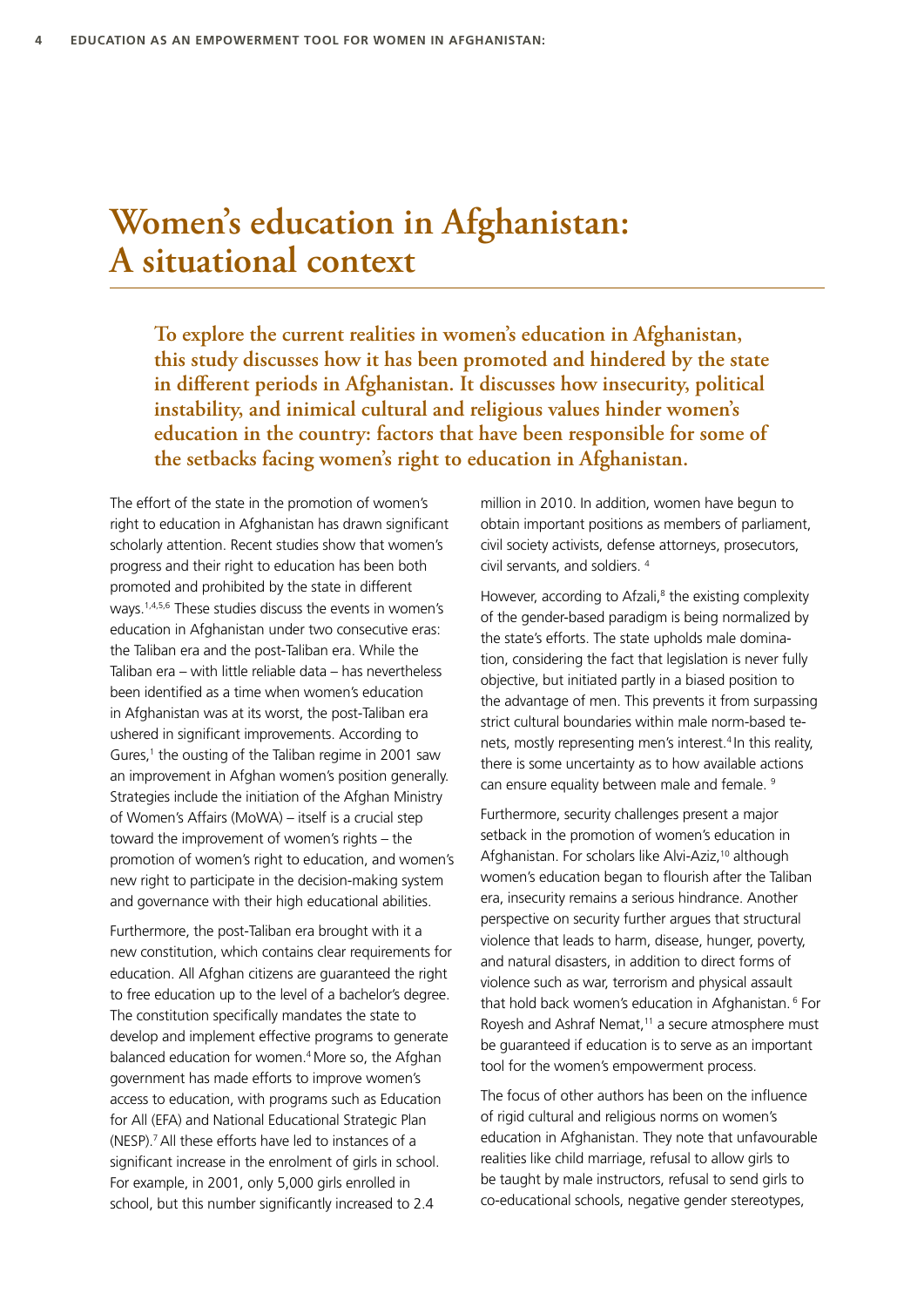and patriarchal codes have all hindered women's access to education. More so, in Afghanistan, many families tend to give boys better prospects at the detriment of girls even though access to equal social, economic, and political rights through education would benefit both sexes.<sup>5,9</sup> For authors like Nourya,<sup>12</sup> the worst form of resistance to girls' education in Afghanistan was experienced during the Taliban rule between 1996 and

2001. Under the Taliban rule in Afghanistan, girls and women were prohibited from going to school and the regime went as far as blocking girls' schools. Women's religious and domestic roles within households affected their social life negatively during the Taliban regime and education for women was limited to learning the Quran in the confines of their homes.<sup>5,13</sup>

# **Education as an empowerment tool for women in Afghanistan: the insider perspectives of educated Afghan women**

**The previous section presented an overview of the situation of women's education in Afghanistan with a focus on the influences of the state's work, insecurity, and inimical cultural and religious norms. It showed that despite the efforts of the state following the ousting of the Taliban government in 2001, insecurity and deeply held cultural and religious norms are still major setbacks to the promotion of women's education in Afghanistan. Fortunately, however, some Afghan women have been empowered by education and subsequently joined the struggle for**  women's rights.<sup>2,4,10</sup> Their lived experiences and perspectives on education **can be an empowerment tool for other women. These women's roles, challenges and motivations for promoting women's education are worth some investigating.**

Earlier research on the various hindrances to women's education has tended to focus on the oppressive socio-cultural sphere in Afghanistan, with an emphasis on religion. There are a lack of studies on the lived experiences of educated Afghan women: their roles, challenges and motivations in the promotion of women's right to education in Afghanistan, which this study seeks to remedy.

For this study, a qualitative research approach was adopted. Primary data was collected via interviews with ten highly educated metropolitan women who are active in the Afghan society. All the participants

are aged 25 and above, and have degrees in medicine, chemistry, mathematics and social science from universities in Afghanistan. Some of them have further degrees from Iran or Pakistan. They occupy high positions, socially and politically, and self-identify as highly educated, politically engaged, and feminist. They are working as lecturers in universities and as activists in NGOs connected to women's rights. All participants were chosen through a steered snowballing method. The following section presents findings from this study.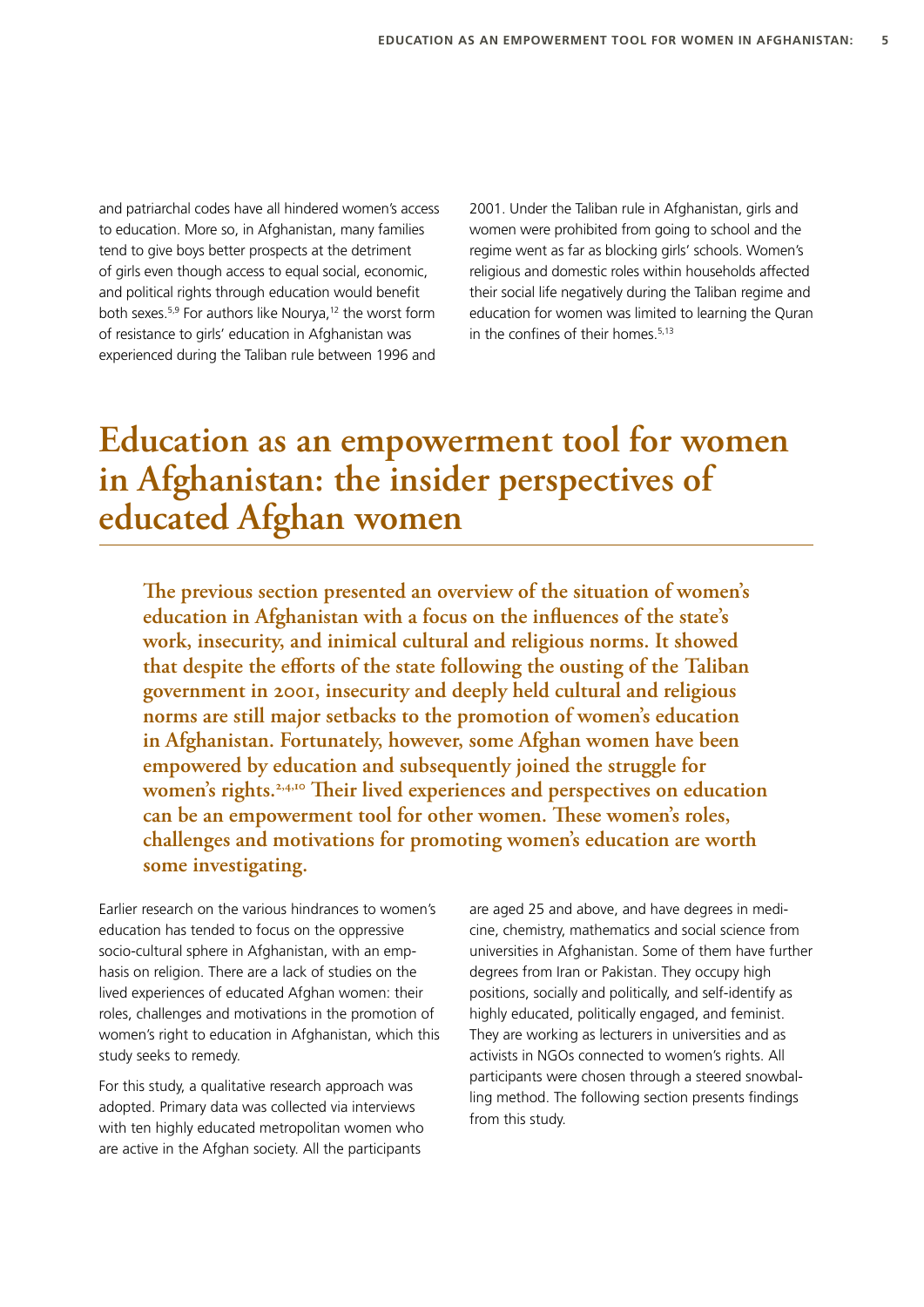# **Findings**

**Findings from this study suggest that educated Afghan women are in the middle of the struggle to promote women's right to education in a conservative socio-cultural environment. In the site of this struggle, democratic and non-democratic forces play their part in affecting the lives of women, but significant results have been achieved since 2001 when the Taliban regime was ousted. Notably, despite security, cultural and religious challenges, change is happening with family support (especially from men), women's networks, and global connectivity as major facilitators. The participants can speak about how education has empowered them, in addition to their struggle and their role in the promotion of women's right to education. The women are resilient and can overcome anxieties. They counter family and gendered norms that hinder women's access to education. This section presents the findings from this study under different themes.**

### **PARENTAL SUPPORT**

Findings from this study show that parental support is vital in women's access to education in Afghanistan. In the words of Dr. Hanifa, one of the participants: "*I remember my father was saying; if you were a boy with this talent, you could achieve more success in your life… You still have the chance to progress. You are my pride…*" Eight other participants also stressed their father's role as a key relative with power in the family's decisions, encouraging them to embrace their own agency. Tahera, one of the participants who is a women rights activist even thinks that having a supportive father is God's gift and feels blessed to have such a father. According to her: *"[M]y mother is also supportive, but she cannot decide if there is a counterpoint from my dad; fortunately, my mother works outside the home as a high school teacher because my dad is an enlightened man…"*

Interestingly, the views of the participants suggest that challenging social norms was not an easy task for supportive men who were ridiculed by the society and tagged 'womanized male'. However, these supportive men shrug off the ridicule to support women's education.

# **HESITATION ON FATHERS' AUTHORITARIAN ROLE**

Findings from this study also show that while most of the participants think that the father's action as a core member of the family could support his daughter's progress, some of them also condemn the authoritarian role of men which has been internalized and accepted by most women. According to one of the participants, Karishma, who is also an advocate and women's rights activist: *"[M]y mother never complains about things that my father decides, and she as a woman was compelled to leave her school at a very early age and could not continue her education. She accepted it as normal …*" Karishma, like many of the other participants, thinks that this acceptance is wrong.

### **WOMEN SUPPORT WOMEN**

Findings from this study show that educated women tend to feel supportive toward other women. For instance, when one of the participants once discovered some girls who were having problems doing their homework because they had illiterate mothers at home and their fathers obviously did not want to help their daughters, she talked with her mother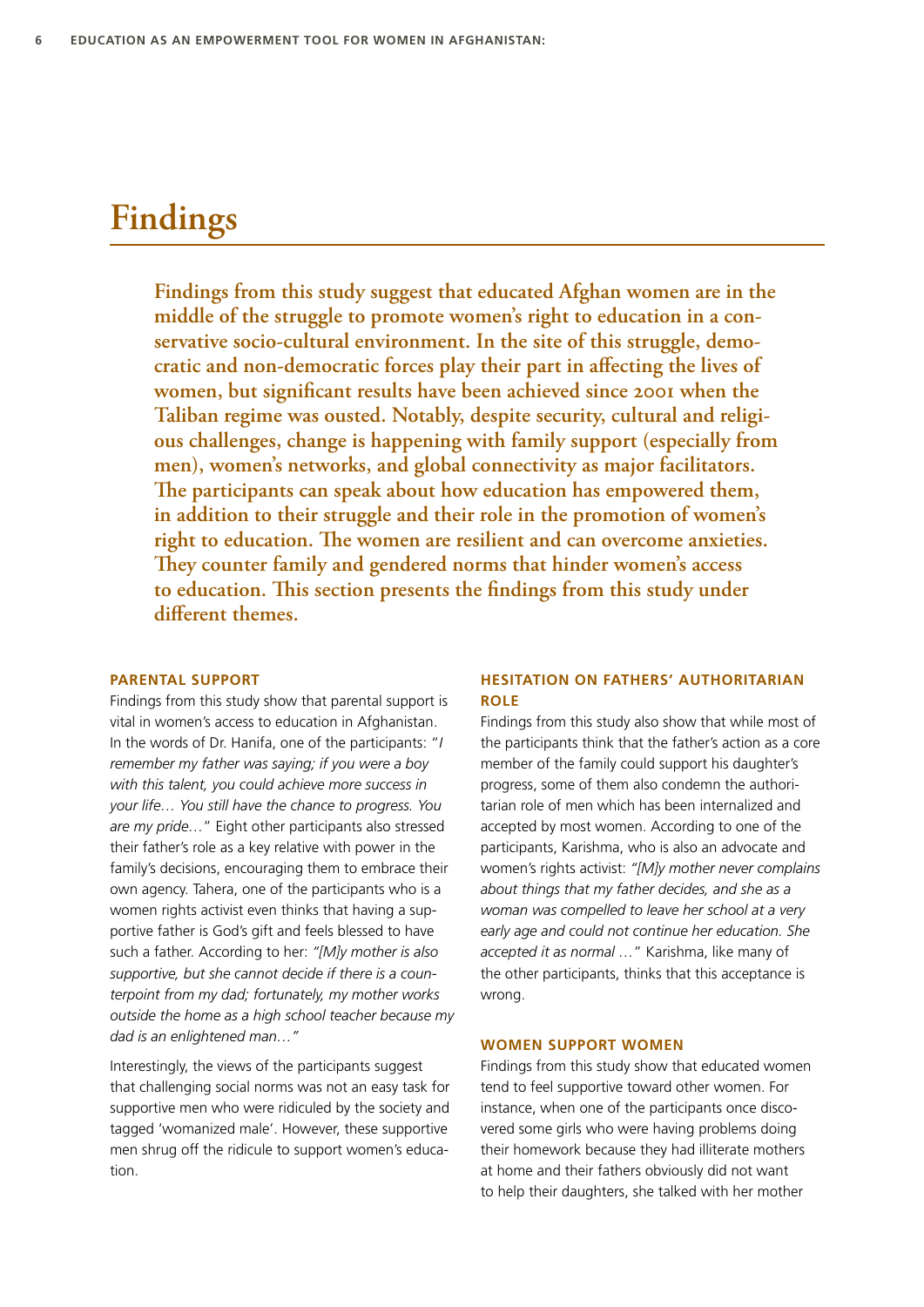(who was a teacher) and generated a class after their school time, so she could help these girls. According to Maria: *"[I]t seemed so wrong, as a little girl you are worrying about how to solve your problems with your little hands …[I] was very upset …[I] thought for many days about that, till I talked with my mother, then her help was a solution that calmed me down …".* 

One other participant, Dr. Hanifa, narrated how she helped schoolgirls in her first career as a chemistry teacher when she saw there was a need for her assistance. She observed that many of the girls had the problem of understanding her subject and many were sitting upset in the classroom and could not express their problem. She decided to open a class after school hours and teach them. She even helped with some students' family problems by contacting their families.

All the participants state that their empathy and ability to help other women is due to the education they have acquired. Stated differently, they are able to help other women because they feel empowered by their own education. More so, according to them, education is one basic way to solve many social and cultural problems. They also argue that some of the problems in the society are due to a high level of illiteracy. This view is also shared by Gures,<sup>1</sup> who sees widespread illiteracy as one of the major consequences of the conflict and the civil war in Afghanistan.

## **SECURITY**

The participants aired their views on how insecurity negatively affected women's access to education in Afghanistan. Security is a crucial prerequisite for women's education that has been stressed by scholars like Burridge, Payne and Rahmani.<sup>14</sup> Findings from this study suggest that women's physical and psychological insecurity is worsened when they embark on a career as highly educated women, participating in the social and political arena.

The participants note that besides physical security, mental and psychological security is also essential. They argue that Islamic extremist beliefs in recent decades – especially after 1996 – constitute psychological propaganda. They emphasize the need to work on the elimination of psychological fear as a factor that prevents women's enrollment in higher education. The participants also note the reality of physical threats and suggest that both the state and religious

institutions have a role in tackling such threats, with the help of families too.

## **WOMEN'S RESILIENCE IN THEIR AGENCY**

Findings from this study suggest that the participants are resilient in their agency, showing no signs of giving up despite the challenges they face. According to Mina:

 **"[I] think everyone here would at many times in her/his life be in a position of feeling like giving up when she/he feels lonely and desperate. Yes, sometimes when I was exhausted by different issues and felt lonely, I did feel like giving up, but I never did …"** 

One other participant, Maria, had experienced a life-threatening experience when she was a master's student in the capital city of Kabul, but was determined not to give up:

 **"[O]ne day in the classroom I heard a loud thundering sound, then I was unconscious. When I woke up, there was fog and smoke everywhere, and blood surrounded me; my leg and hand were completely broken. There were so much glass all over me. People around me were just collecting the dead bodies. I did not have a voice, could not move, and was in a panic. I did not know what happened. Again, I fell unconscious. When I woke up again, I was in the hospital…"**

Maria had survived an attack from a suicide bomber. She noted that her family already was against her higher education because of security issues and that the incident intensified their resistance. When she recovered and could continue her education, her relatives and family did not want her to continue. According to Maria: *"…I did not want to leave my study. I just struggled as a lonely person then. Too hard to overcome, but I succeeded, and I am proud of myself …"*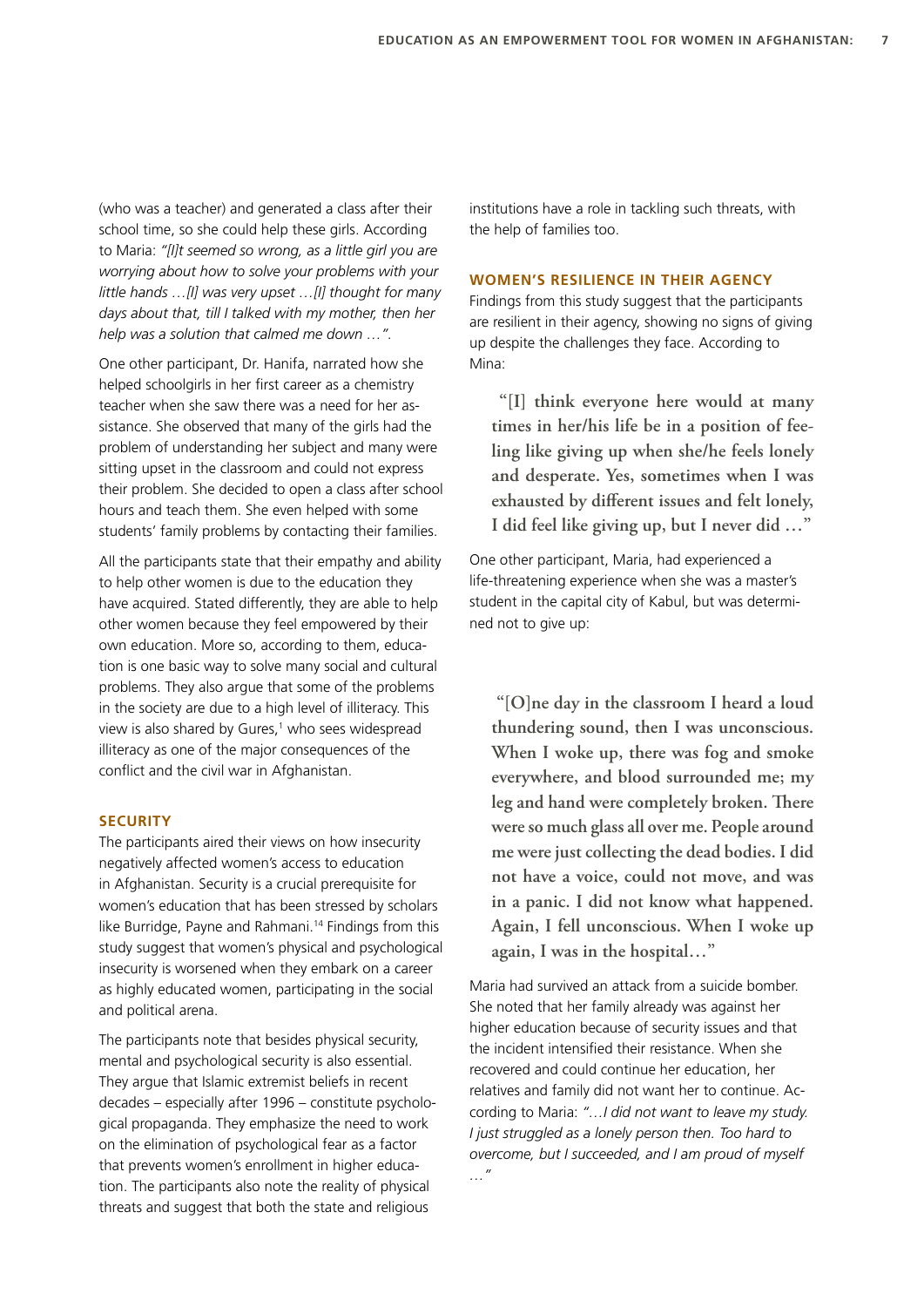However, the participants of this study think that it is not a matter of who gives up or not. For them, the focus should be on achieving the goal of forwarding women's agency through the support of the family and by adopting a sermon-like approach to educate the public on the need to promote women's rights. They also note that their resilience in forwarding their agency is the result of network support.

# **POSSIBLE CHANGE TOWARD GENDER EQUALITY**

According to the participants of this study, the political system and social norms have changed since 2001. The participants personally think that beyond any recent conflicts, the situation is moving toward gender equality. They voiced their opinions on how these changes are happening, how they have been part of these changes, and the challenges they have faced.

#### **Breaking boundaries**

The participants of this study see themselves as highly educated women who can be part of the societal change in Afghanistan. Their discussion and expressions show how they try to overcome the barriers that limit their movement toward their agency. All the participants stated that they would stand against all forms of discrimination, including discriminatory remarks against women.

### **Family practices**

The discussion of evolutionary changes within the society (in families in particular), after the Taliban regime in 2001 and as a result of international efforts against the Taliban, echoed throughout the participants' responses. The participants see these changes as slow and sometimes receding, hence, their decision to start the process of increasing their agency at the domestic and family level.

Most of the participants were satisfied with their own family practices and were therefore willing to extend their efforts to the whole society, and therefore other families. However, they were equally careful not to force their own choices on others, in order to avoid causing problems to girls and women instead of being helpful. They recognized that many conservative families are not ready to accept changes. According to all the participants, it is painful to see girls' rights violated and not be able to do anything. For them, the situation generates more anxiety.

#### **Network-shared agencies**

The participants of this study believe in networking because it allows women to break the silence on the discrimination and abuses they face. However, they reveal that the use of opportunities availed by networks varies based on the girls' age and level of education. They argue that the younger generation is more frustrated by such cruelty. Girls are more demanding when they are educated at a higher level because their access to information and knowledge has increased.

### **Democratic/undemocratic forces**

Participants note that it is extremely hard to change an individual's ideas in the Afghan context. For them, even though the desire for change is increasing, there is a need to acknowledge the fact the efforts promoting women's rights to education are always countered by different extremist politicized religious groups. However, as the participants and some scholars argue,<sup>9</sup> despite this resistance against gender equality, significant progress can still be made toward the promotion of women's rights. The participants look forward to achieving more results.

#### **Pro-feminist men**

The participants of this study acknowledge the contributions of pro-feminist men (fathers, brothers, and husbands) in the promotion of women's right to education. However, this study inquired if they feel it is 'okay' to continue to have manly figures over family decisions. Three categories of participants emerged based on their responses. The first group is those who did not have issues with some figures, like a father or husband (but not brothers or in-laws), having this power since such men are liberalized and helpful toward gender equality. The second group is those who think it can be considered as positive/negative depending on how the power is being practiced, and the third group categorically counters the practice (two of the participants think that even if these figures are educated, they may have some conservative patriarchal principle in their thoughts).

Regarding the question of whether women should live completely on their own, the participants hardly think it is possible in the near future. Their views suggest that freedom from a dependent life is not their desire for the time being because they still need family and manly figures' support. This partly corroborates the views of other scholars<sup>9,15,16</sup> about women's relational and contractual relationship in the society, as accepted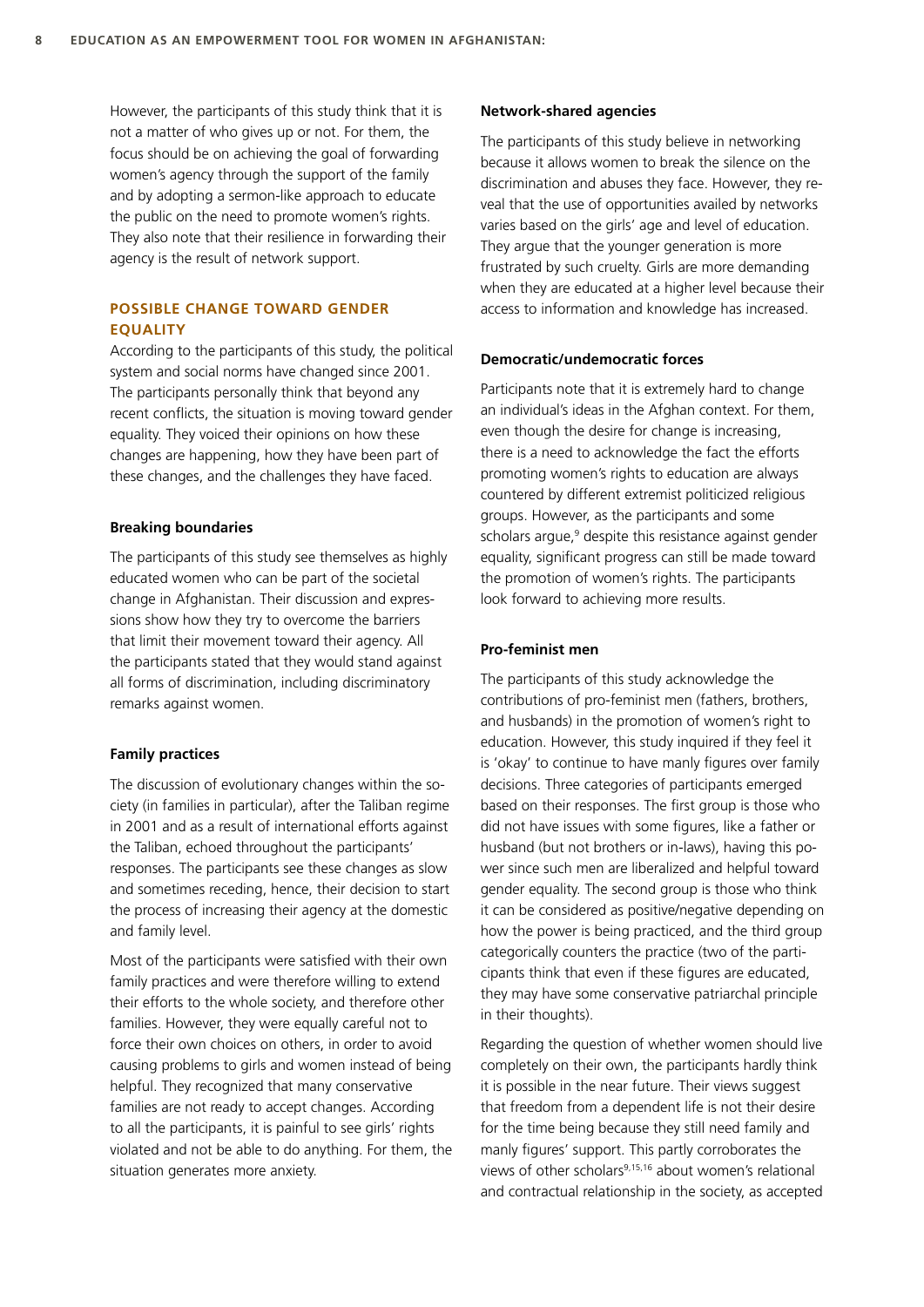norms which even now are seen as ethically okay. In and 'exchange' for men's support, the participants of this study said they do the housework alongside their work outside the home, which sometimes gives rise to unequal relationships and can obscure exploitation. Moreover, the participants who work as women's rights activists also note their political accommodations in the short-term, in hope for a better framework to support changes within the families.

## **Fake pro-feminist men**

Interestingly, some participants like Dr. Hanifa, do not believe that there is any real pro-feminist man. According to her: *"… I recognize such kind of men with specific behavior... They work as pro-feminist men and hide the real substance of their manner. They only boast to treat women with respect which is simply not true…"* Marzia is also pessimistic about the activities of men who parade themselves as pro-feminists. She thinks these men just boast about assisting women's equality. She is skeptical about why they would accept to change the conservative behavior of the society which is in fact in their favor. According to some of the participants even within pro-feminist men's circles,

there is a kind of hidden behavior to resist women's full emancipation from inequality.

However, when asked about younger men's contribution to the promotion of women's right to education, seven of my participants agreed that their interest is forming slowly and gradually. According to Tahmina:

**"[T]hanks to God for world connectivity and acceleration of the internet. Boys are being connected to the entire world more than girls, based on their entire mobility which is based on our social norms. Boys can use social media and the internet freely based on their economics whereas girls are in a stricter position even if the parents' income is high. That is why we can look forward to fast mobility to younger men's attitude toward gender equality in the future"** 

For the participants, it is the older generations that still convey norms that negatively influence the promotion of women's rights. According to Karishma *"My brothers and brother-in-law are different from my parents and mother- and father-in-law. They are more supportive toward my job as an activist woman…"*

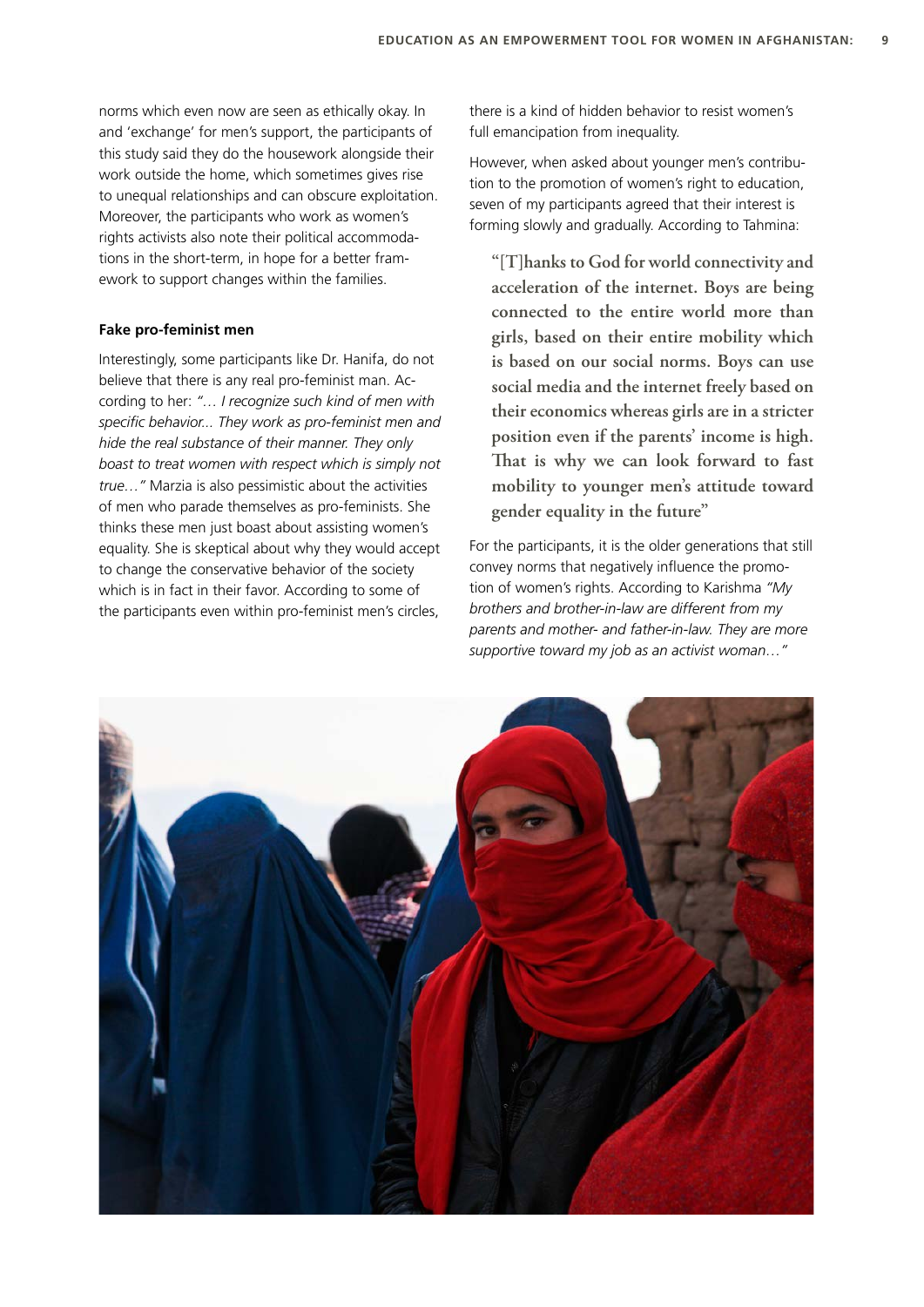# **Conclusion**

**This study has assessed the experiences of educated Afghan women regarding how they have been empowered by education and how they have lived as educated women. It has explored their perspectives on education as an empowerment tool for Afghan women, in addition to their challenges and motivations in contributing to the promotion of women's education in Afghanistan. Findings show that they feel empowered to work for social change because of their education, and that they have contributed significantly to women's education in Afghanistan despite challenges like insecurity and cultural and religious norms.** 

Findings from this study suggest that educated Afghan women are in the middle of a struggle to live as educated women and promote women's right to education in a conservative socio-cultural environment. In this struggle, democratic and non-democratic forces, in addition to the aforementioned challenges, play their own part in affecting the lives of women, but significant results have nevertheless been achieved since 2001 when the Taliban regime was ousted.

Notably, despite security, cultural and religious challenges, changes happening within families (especially among men), women's networks, and global connectivity are major facilitators of women's advancements. Interestingly, the women are able to speak about how education has empowered them and about their own struggle as educated women. They are also able to speak about their own role in the promotion of women's right to education. They are resilient and are able to overcome anxieties and work to counter family-based norms that hinder women's access to education.

Looking at the participants' positions, I can sense trustworthiness; I have no real reason to doubt their sincerity. The notion of responsibility toward gender equality as a socially prevalent ambition is part of their argument, and they expressed having a moral imperative for change. A desire for change or at least a hope for an opening up of new spaces is high, and thanks to their activities, changes are happening. Some women's capability and competence will foster the attainment of women's equality as a whole. It is obvious that the participants of this study, who are themselves beneficiaries of the positive developments in the promotion of women's rights after the ousting

of the hostile Taliban regime in 2001, recognize themselves as highly educated metropolitan women, who play active roles in promoting this right at least around their vicinity.

This study argues that despite the challenges faced, the activities of these women would in the long run result in sustainable changes with regard to women's access to quality education. Though the change the participants narrated in this study is happening slowly, there is a remarkable inclination toward change and social justice, increasingly among the young generation. Moreover, as the number of educated women increases, greater numbers of women will obtain higher social positions, from which they can propagate feminist ideals and drive social change like the participants of this study.

Based on the findings, policy changes and adjustments in the promotion of women's right to education in Afghanistan are recommended. The Afghan government should formulate more programs to meet the educational needs of girls in the most remote parts of the country, and target children whose parents are illiterate. There is a need for the government to create and enhance synergy with dedicated NGOs and educated Afghan women to drive these educational programs. In addition, the government, NGOs and individuals should focus more on cultural, religion-based, and family-focused strategies, which would encourage people to understand the impact of cultural and religious norms – such as girls' early marriage – on their education. These strategies should also involve religious leaders and men, due to their position as heads of families.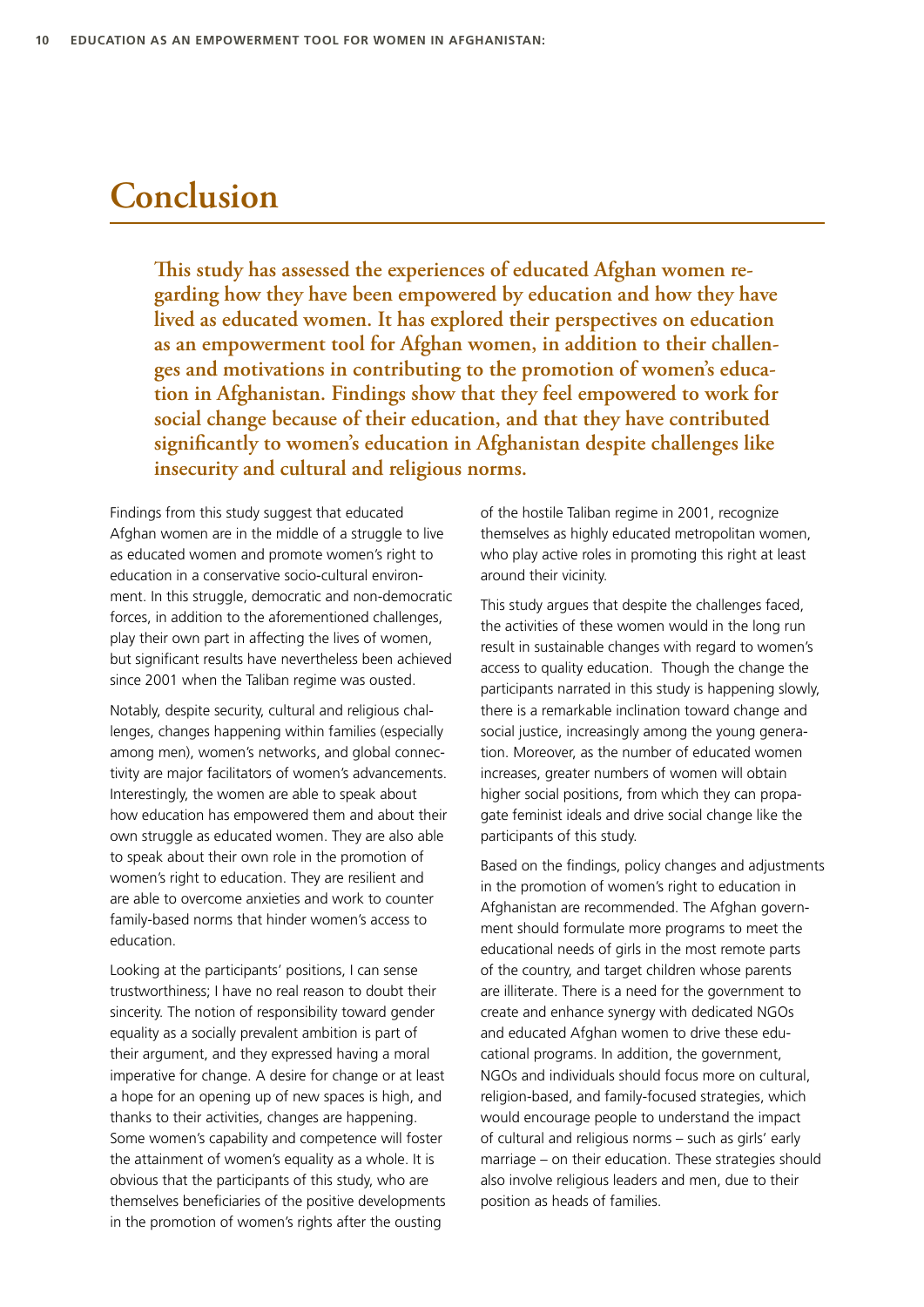# **References**

- 1. Gures, G. (2013) Gender Equality and Women's Rights in Afghanistan. *Caucasus International*, 3 (3): 117–133.
- 2. Heath, J., Zahedi, A., Heath, J. & Zahedi, A. (2011) *Land of the Unconquerable: The Lives of Contemporary Afghan Women*. [Online]. Berkeley, UNITED STATES, University of California Press. Available from: [http://ebookcentral.proquest.com/lib/lund/detail.](http://ebookcentral.proquest.com/lib/lund/detail.action?docID=656355) [action?docID=656355.](http://ebookcentral.proquest.com/lib/lund/detail.action?docID=656355)
- 3. UNICEF (2019). *Education: providing quality education for all.* Available from https://www.unicef.org/afghanistan/education. (Accessed: September 21, 2020).
- 4. Ahmadi, S. (2016) Theory vs. Practice: Women's Rights and Gender Equity in Afghanistan. *Journal of Gender, Race & Justice*, 18 (2): 361–379.
- 5. Kissane, C. (2012). The way forward for girls' education in Afghanistan. *Journal of International Women's Studies*. 13 (4): 10–28.
- 6. Mohammad, M.S. (2020). *An assessment of strategies for the promotion of women's right to education in post-Taliban Afghanistan*. A Master's thesis submitted to the Department of Political Science, Lund University, Sweden. Bamik, H. (2018). Afghanistan's Cultural Norms and Girls' Education: Access and Challenges. *International Journal for Innovative Research in Multidisciplinary Field*, 4(11): 83-93.
- 7. Afzali, Y. (2017) Gender relations in higher education in Afghanistan: a case study. [Online] Available from: http://eds.b.ebscohost.com/eds/detail/ detail?vid=2&sid=1910fc3f1cc5-4262-be0b4e9c49aa3b 95%40sessionmgr120&bdata=JnNpdGU9ZWRzLWxpdm

Umc2NvcGU9c 2l0ZQ%3d%3d#AN=edsble.725793&d b=edsble.

- 8. Kabeer, N. & Khan, A. (2014). Cultural values or universal rights? women's narratives of compliance and contestation in urban Afghanistan. *Feminist Economics*, 20 (3): 1–24. Available from: doi:10.1080/13545701.2014.926 558.
- 9. Alvi‐Aziz, H. (2008) A progress report on women's education in post‐Taliban Afghanistan. *International Journal of Lifelong Education*, 27 (2): 169–178. Available from: doi:10.1080/02601370801936333. Royesh, A., & Ashraf Nemat, O. (2011). Investing in women's education in Afghanistan. Yale *Journal of International Affairs*. (1): 21
- 10. Nourya, A. (2016) *Social constraints and women's education: Evidence from Afghanistan under radical religious rule*. 821–841.
- 11. Tripathi, S. (2003) Women's rights after the Taliban. *New Statesman*, 132 (4658): 19–19.
- 12. Burridge, N., Payne, A.M. & Rahmani, N. (2016) 'Education Is as Important for Me as Water Is to Sustaining Life': Perspectives on the Higher Education of Women in Afghanistan*. Gender and Education*, 28 (1): 128–147.
- 13. Kolhatkar, S. (2002) The Impact of U.S. Intervention on Afghan Women's Rights. Berkeley *Women's Law Journal*, 17, 12.
- 14. Navarro, L. (2016) Approaching feminism from the margins: The Case of Islamic Feminisms. Alternative Politics / *Alternatif Politika*: 82–94.